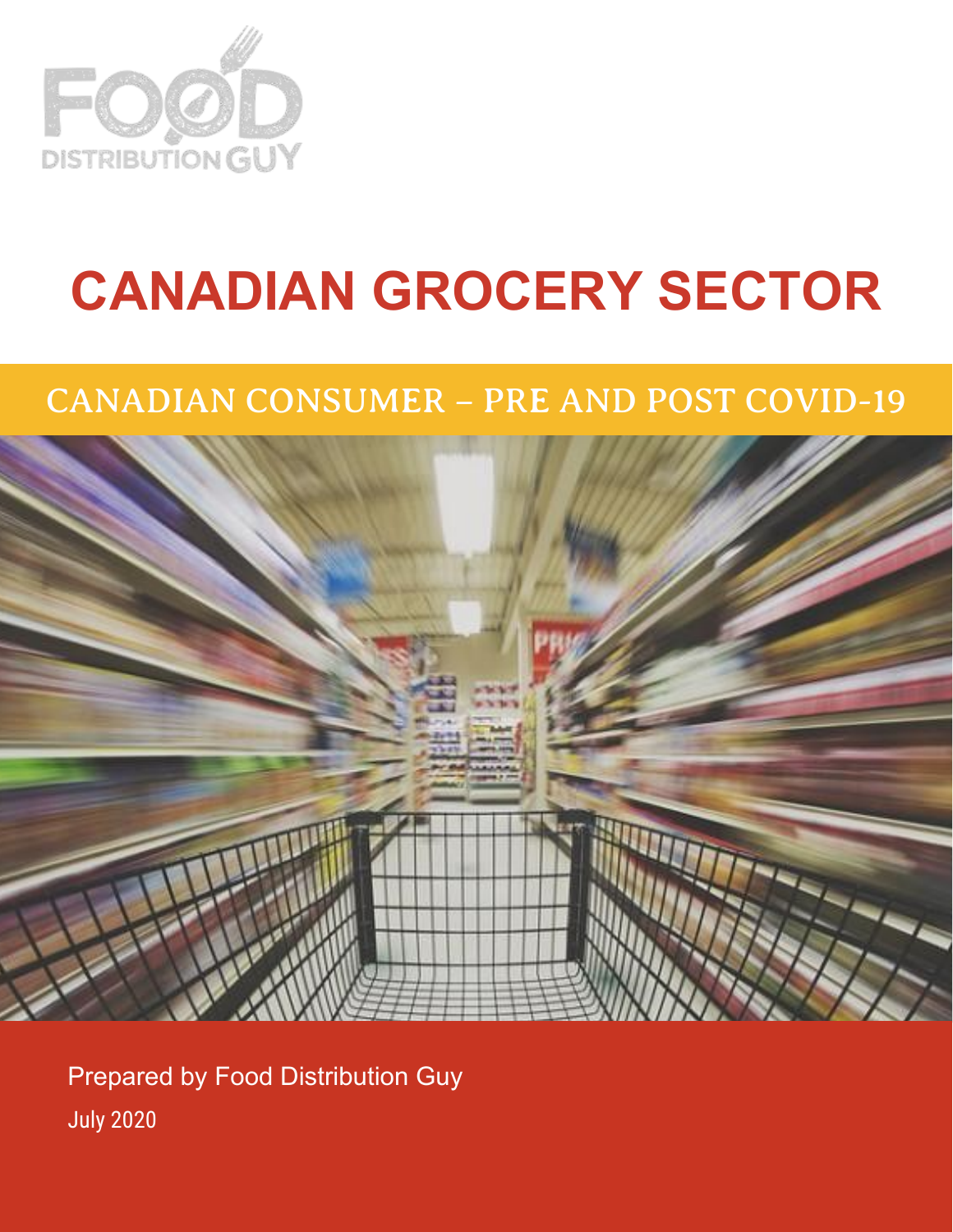### **Table of Contents**

| <b>Executive Summary</b>                                                                | 01 |
|-----------------------------------------------------------------------------------------|----|
| <b>Canadian Grocery Sector</b>                                                          | 03 |
| <b>Canadian Consumer</b>                                                                | 05 |
| <b>Neilson Six Consumer Behaviour Thresholds of COVID-19 Concern</b>                    | 09 |
| <b>Top FMCG Categories During COVID-19</b>                                              | 10 |
| Strategic Approach To Launching New Brands Into The Canadian Grocery —<br><b>Sector</b> | 11 |
| <b>References</b>                                                                       | 12 |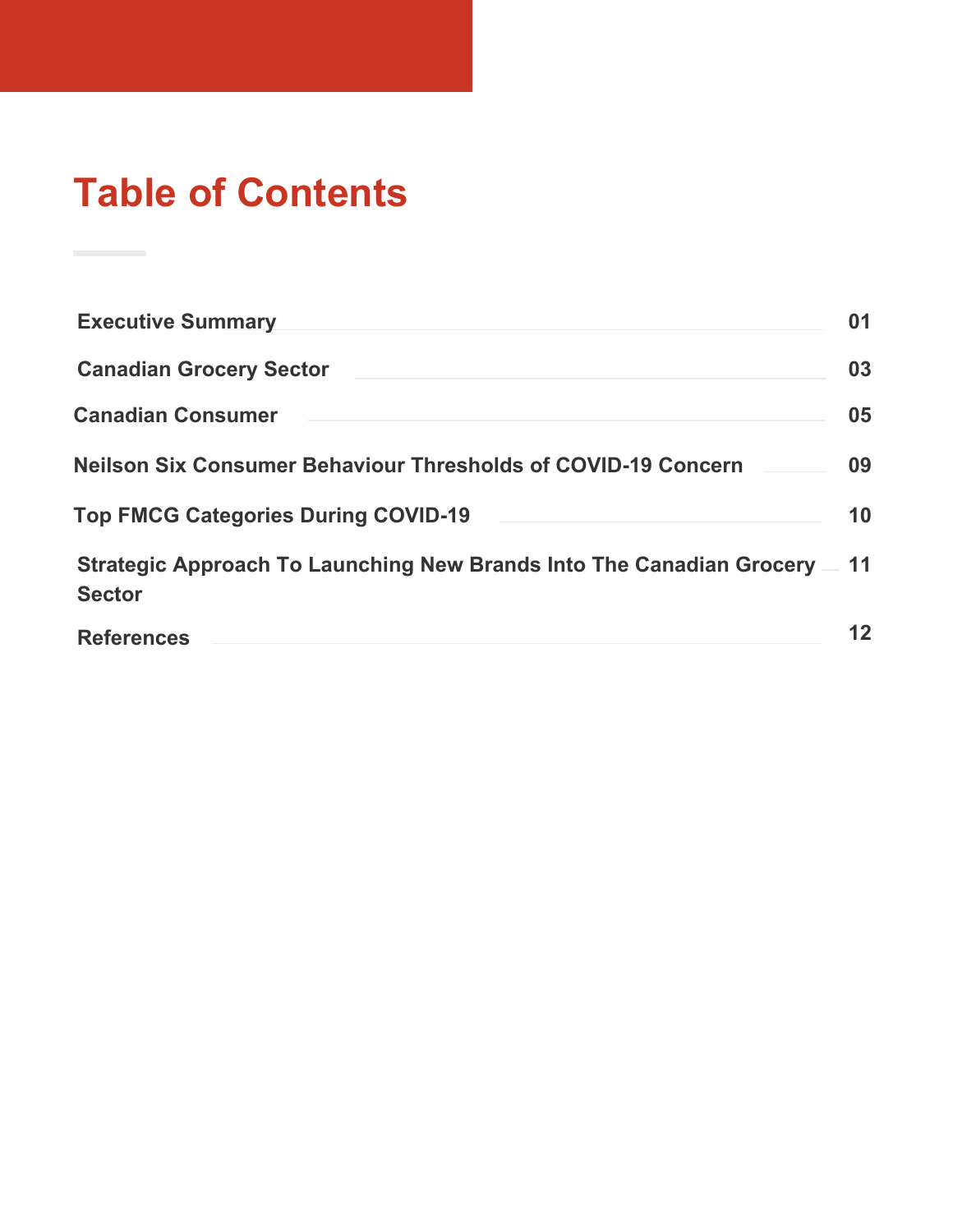### **Executive Summary**

COVID-19 has forever changed the landscape of the Canadian grocery sector and how consumers go about their grocery shopping. Total grocery sales in Canada toped over \$122B in 2019. Due to the pandemic, researchers project \$40 billion to \$50 billion in annual foodservice sales to shift to grocery stores this year.[1] As the world rallies to contain the spread of COVID-19 among populations, consumers continue to adapt to the new normal, and the retail grocery sector has witnessed a drastic shift in spending allocations. Just this past month, The Empire Company, the parent of Sobeys, announced that its same store sales surged 37% in the 4-week period starting March 8th.[2] Due to the uncertainty, consumers are decreasing their discretionary spending and are, instead, allocating more income to necessities.

This report was created by Food Distribution Guy to provide an:

- 1. Overview of the Canadian grocery sector period ending March, 2020.
- 2. Overview of the Canadian consumer Pre, Shock and Recovery stage.
- 3. Overview of the fastest growing food sectors during COVID-19.
- 4. Strategic recommendations to generate brand awareness and stimulate trial purchase with the new consumer.

Outlined below is a random sampling of the shopping changes Canadians have taken as a result of this pandemic:

- 1. "Consumers are responding to COVID differently largely driven by demographic, occupational, financial, and geographic situations".[3]
- 2. Safety and one-stop shopping are trumping everything now. As a result, shift from discount retailers to full-service traditional retailers.[4]
- 3. Only 11% of Canadians taking more than 1 trip per week to the grocery store.
- 4. On-line market share pre-covid was 1.2%. During 4-week period between mid-March to mid- April, online shopping increased 58%.
- 5. The demand for local origin products, be it for transparency, trusted ingredients, or just to "support local" will only grow in importance for consumers"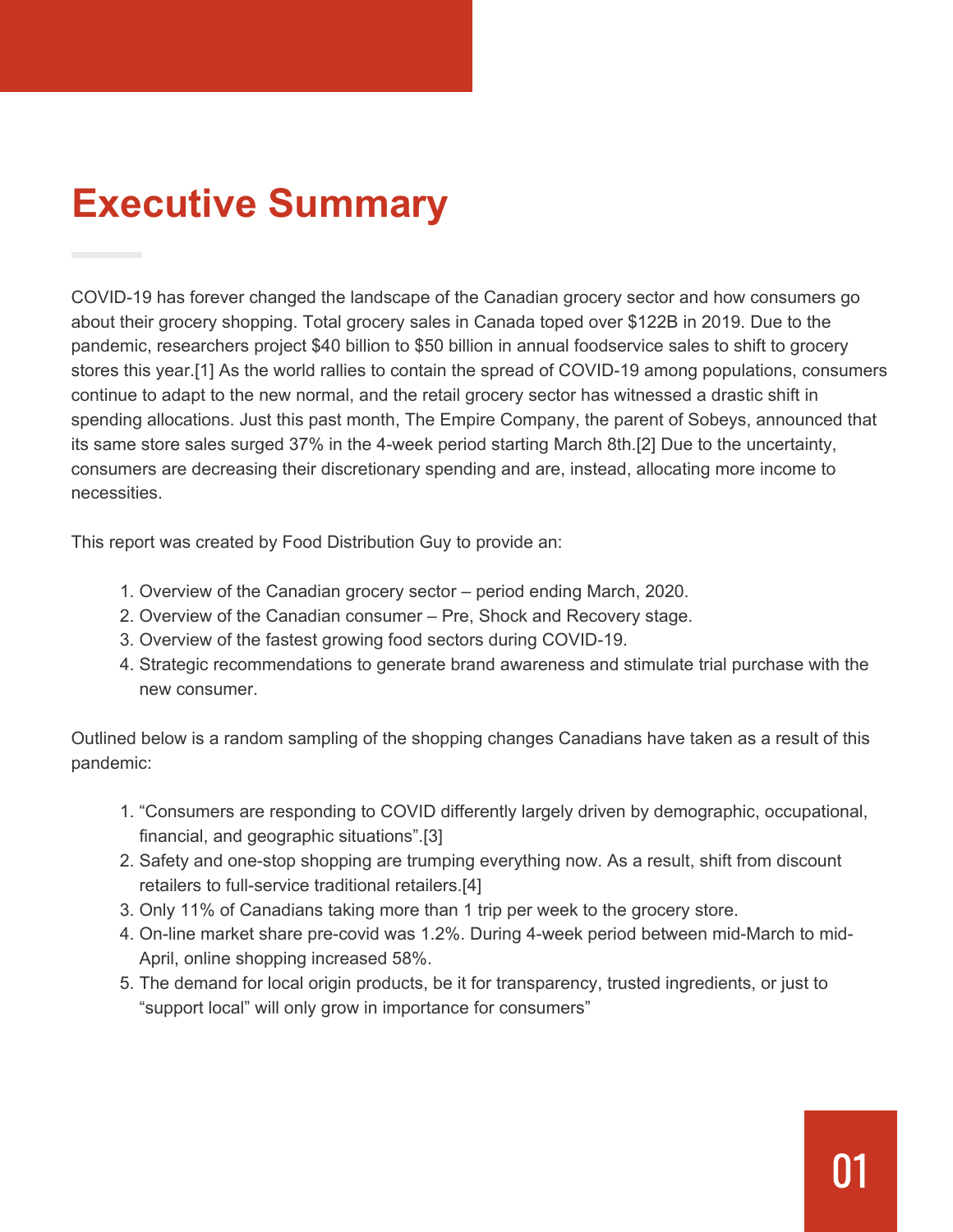### **Executive Summary Cont'd.**

Most categories in the Canadian food sector have at least 5 competing brands, including retailers' inhouse brand. Prior to COVID-19, brands had up to 7-8 seconds to attract the consumer attention. With the shift to on-line which brings increased competition and consumers browsing less in stores, the need to generate brand awareness is that much greater. In addition to a brand's traditional social media presence (Twitter, Facebook, Instagram, Website), it is highly recommended you:

- 1. Create and execute influencer marketing campaign.
- 2. Undertake a sponsorship program.
- 3. Create introductory YouTube video.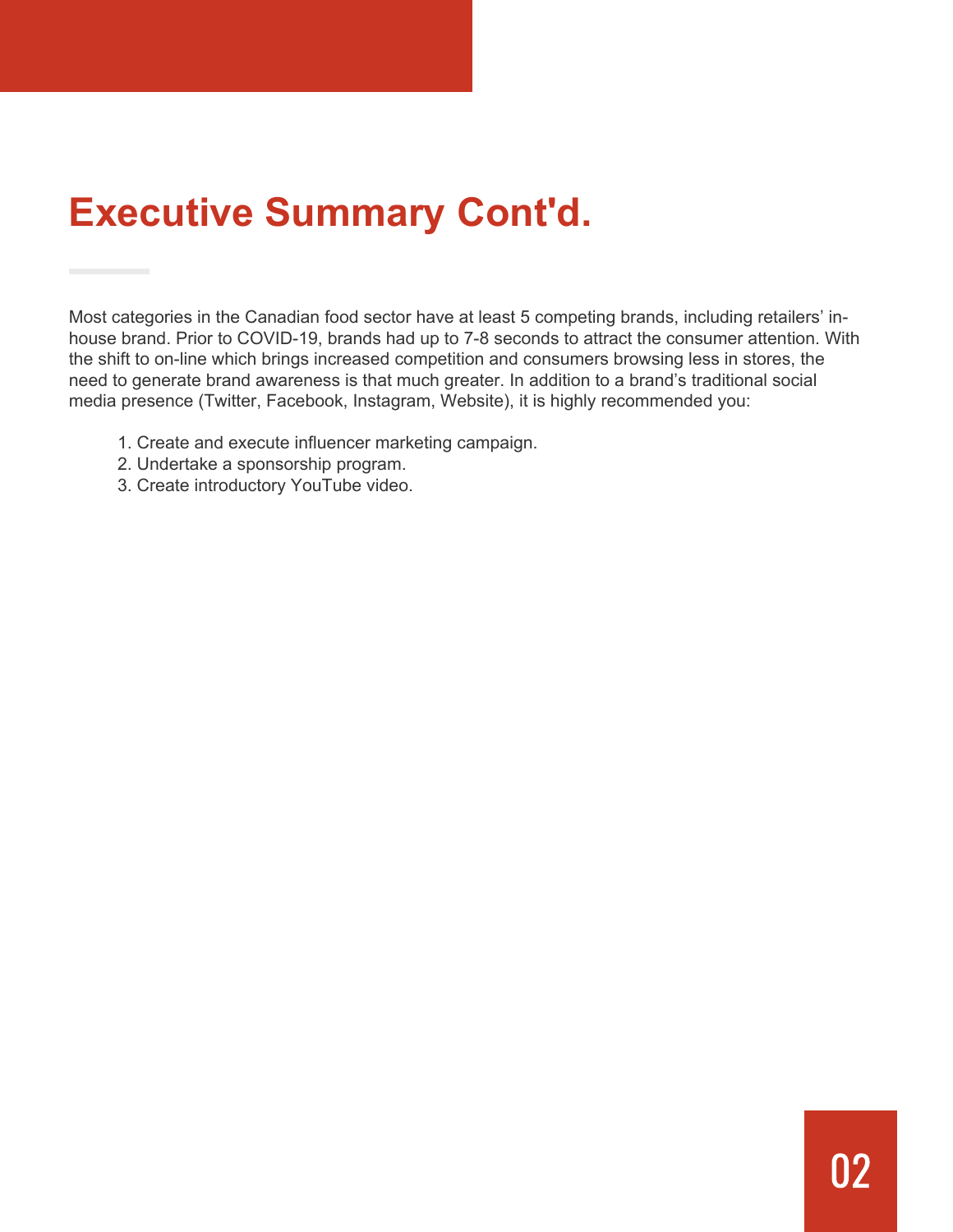### **CANADIAN GROCERY SECTOR**

#### **Market Share by Channel**

• Traditional grocery controls 60.1% of the dollar market



#### **Channel Market Share by Banner – Period Ending March 28, 2020 [5]**

#### **Top 5 Banners Market Share**

• The top 5 chains control 78.9% of total dollar market share



#### **Top 5 Banners Market Share in Canada – P/e March 28, 2020**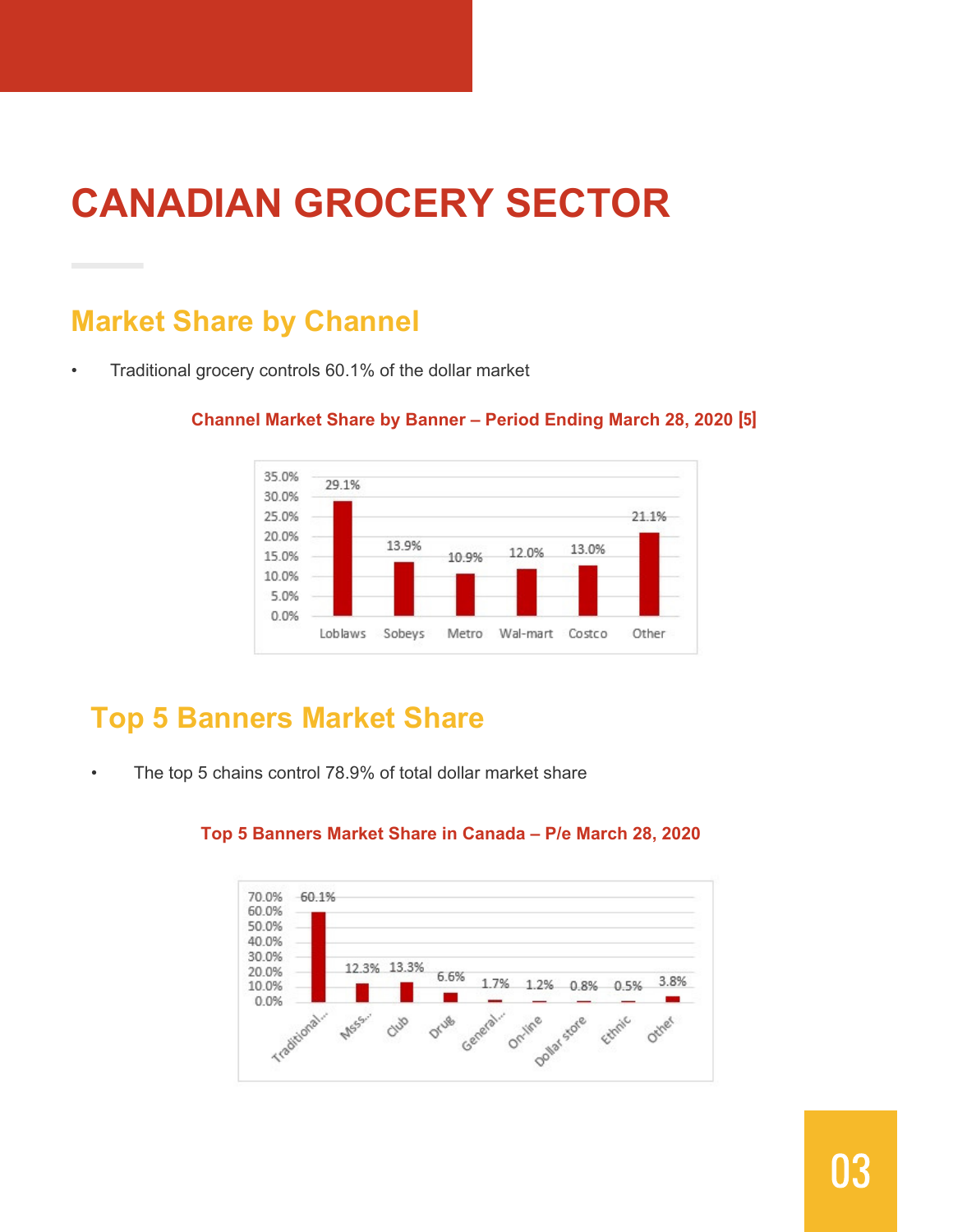#### **Conventional vs. Discount Market Share**



• In the first quarter of 2020, online sales grew by 44%, dollar store sales 14%, grocery sales 13%, mass merchandisers 11%, and drug store sales by 11%. [6]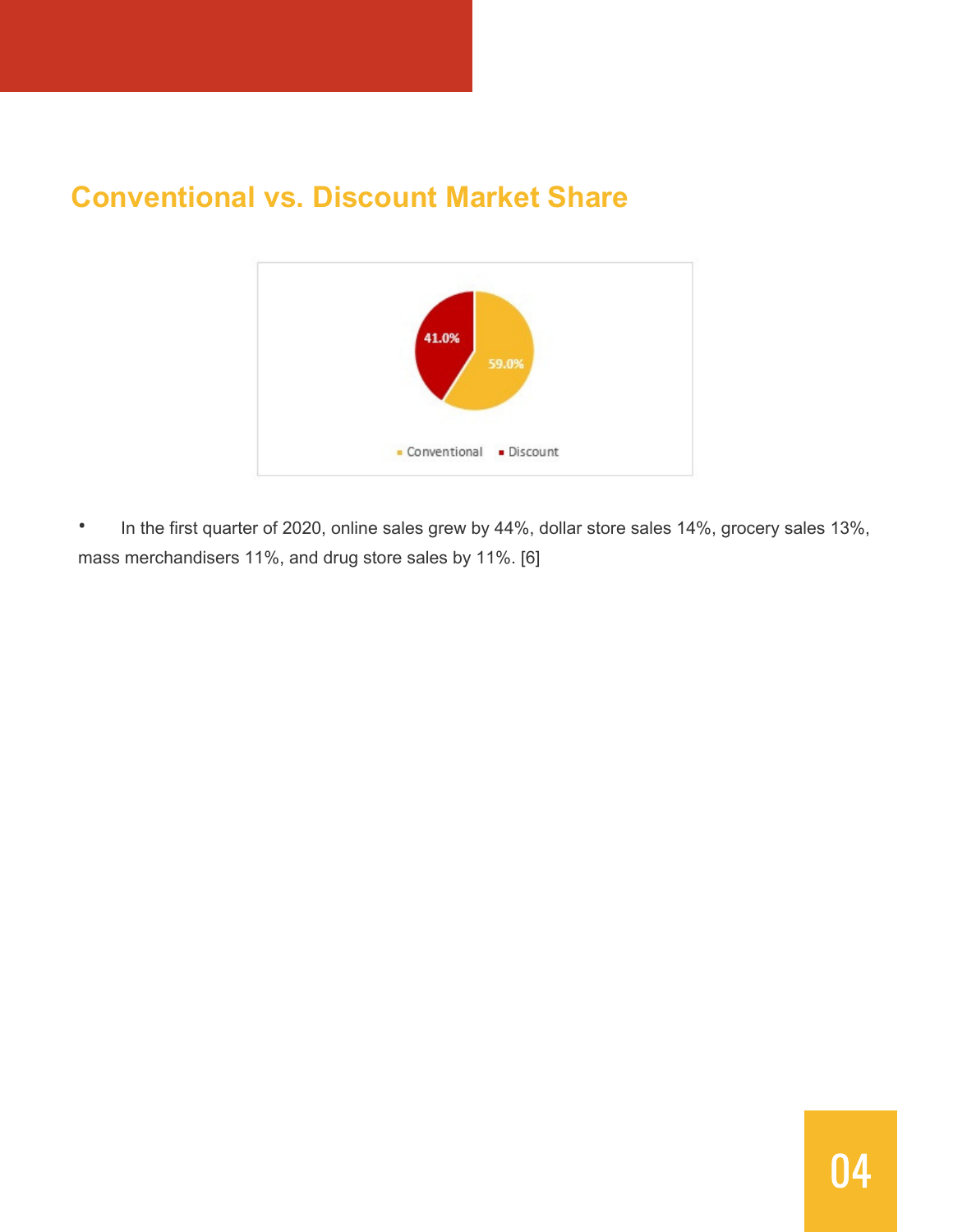## **CANADIAN CONSUMER**

#### **Pre – Shock Stage, COVID-19**

- Prior to COVID-19, 47% of consumers took more than 1 shopping trip per week to the grocery store. During this period, that figure dropped to 11%. [7]
- During COVID-19, only 24% of Canadians feel comfortable with the idea of grocery shopping. [8]
- Accenture study of the Canadian consumer as a result of COVID-19 [9]:
- 50% are shopping more health consciously.
- 45% making more sustainable choices.
- Canadians have taken to on-line shopping. In 4-week, period between mid-March to mid-April, on-line shopping increased 58%. [10]
- 39% of online grocery shoppers were first time grocery buyers. 81% of these consumers likely to continue shopping online. 43% of shoppers dissatisfied with online shopping.
- Online shoppers more willing to browse. [11]

|                | $Graph + Go$ | <b>Browse</b> |
|----------------|--------------|---------------|
| Brick + Mortar | <b>73%</b>   | 20%           |
| Online         | 59%          | 35%           |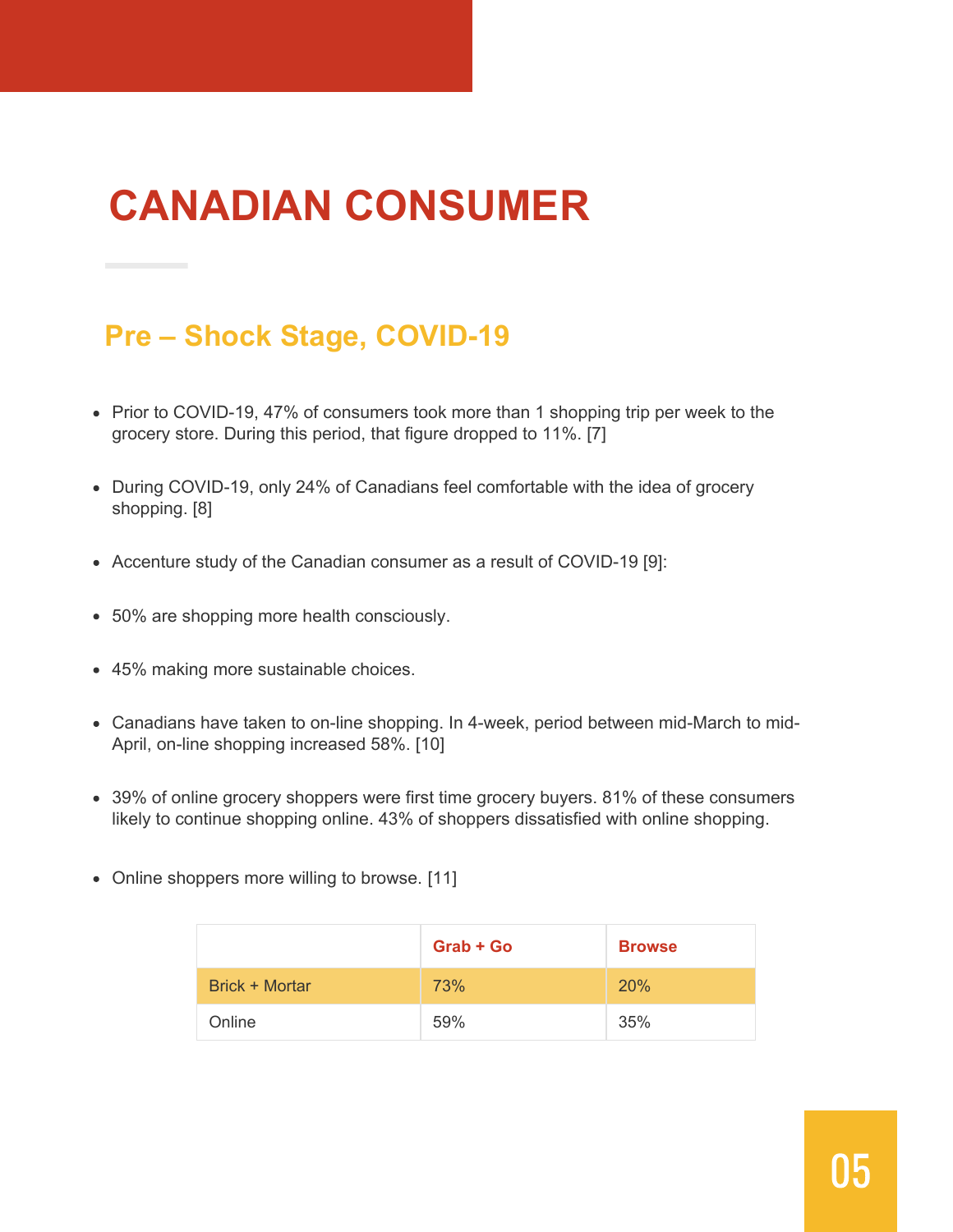

#### **Average Online Basket Size (All items), P/E: May 3, 2020 [12]**

- March 2020, consumers have shifted more of their spending to conventional retail. [13]
- 75% of Canadians eating at home more, up 8% points prior to COVID-19.
- During COVID-19 the Canadian consumer:
- Willing to try new products.
- Driven by impulse.
- More willing to try different brands.[14]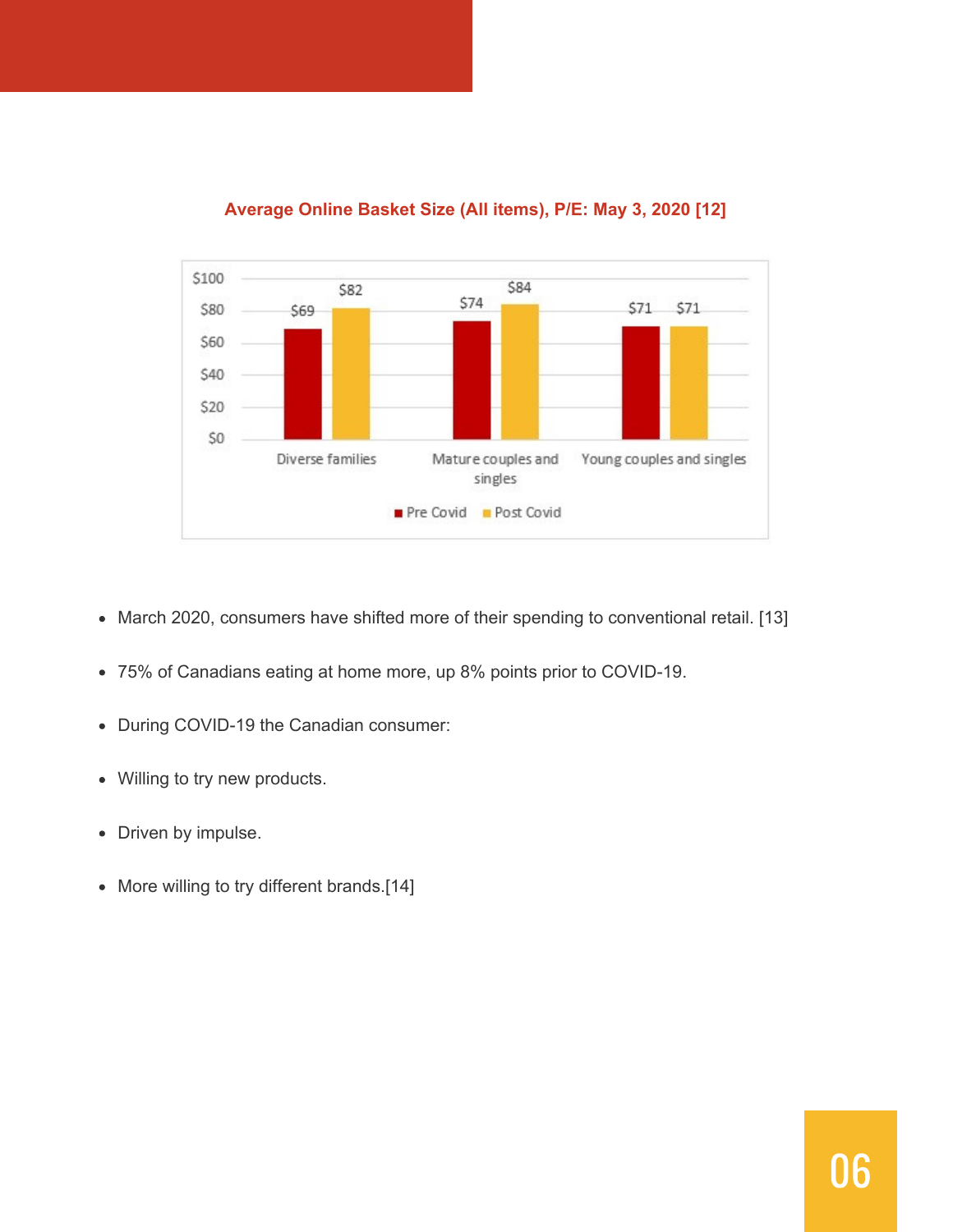- For the 4-week period ending March 28, 2020, consumer shift to private label from branded: +42% vs. +31%.[15]
- Sales of regularly priced items continue to rise over promotional sales.[16]
- Canadian made products are more important now than in pre/panic COVID-19 time periods.
- Consumers alike have become "risk averse" as a result of the crisis, with one likely outcome being that "value" could become the single most important factor for consumers.
- Millennials are shopping in stores more, 19% are vegetarian and 11% are vegan.[17]
- COVID-19 has made a vegan diet more appealing.[18]
- Consumers turning to healthier diets and healing foods to protect themselves from this pandemic.
- Consumers are more mindful of what they are buying. They are striving to limit food waste, shop more consciously and buy more sustainable options.
- "Sustainability and purpose in food companies are also becoming more important to consumers, who are looking less for brands' "ethical credentials", and more for producers to create social, environmental and economic value". [19]

### **Recovery Stage, COVID-19**

- "In 2019, almost 40% of shoppers looked at where a grocery item was produced, favoring either local/regional products, or products produced in their "home country." During and after the pandemic, the demand for local origin products, be it for transparency, trusted ingredients, or just to "support local" will only grow in importance for consumers". [20]
- Euromonitor International predicts that per-capita consumer spending will fall by approximately 5.2% in real terms this year, not returning to 2019 levels until at least 2022. [21]
- Consumers will seek products that are free of risk and of the highest quality and will demand to
- Understand the supply chain with complete transparency. Promote local origins. [22]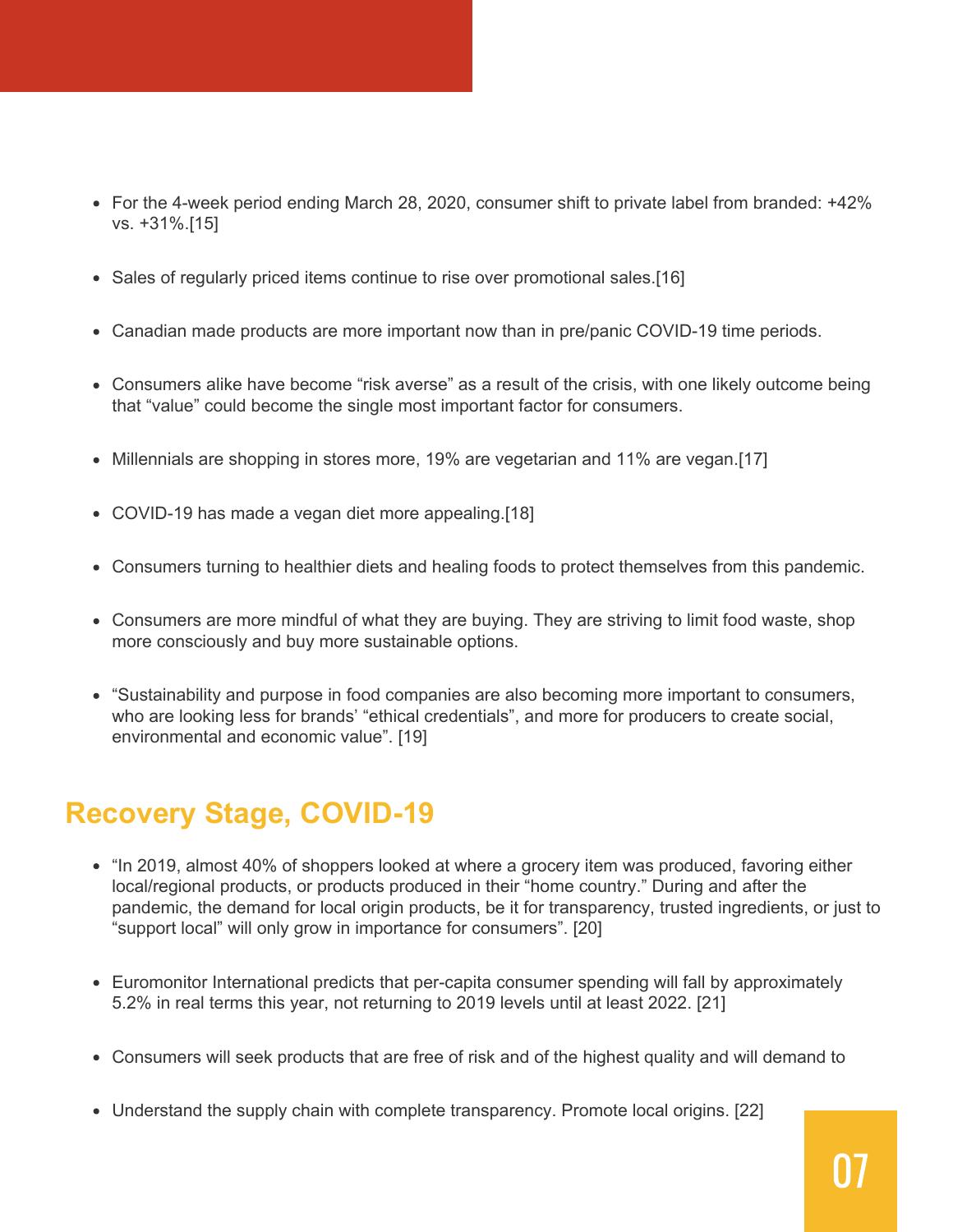

#### **Consumers expect their shopping habits to change permanently. Proportion that Agree with Statement and are Likely to Sustain This Post-Outbreak [23]**

More than three-quarters of consumers say that how a company treats employees and customers during the pandemic will be an important factor when determining whether to support them in a post-COVID world. [24]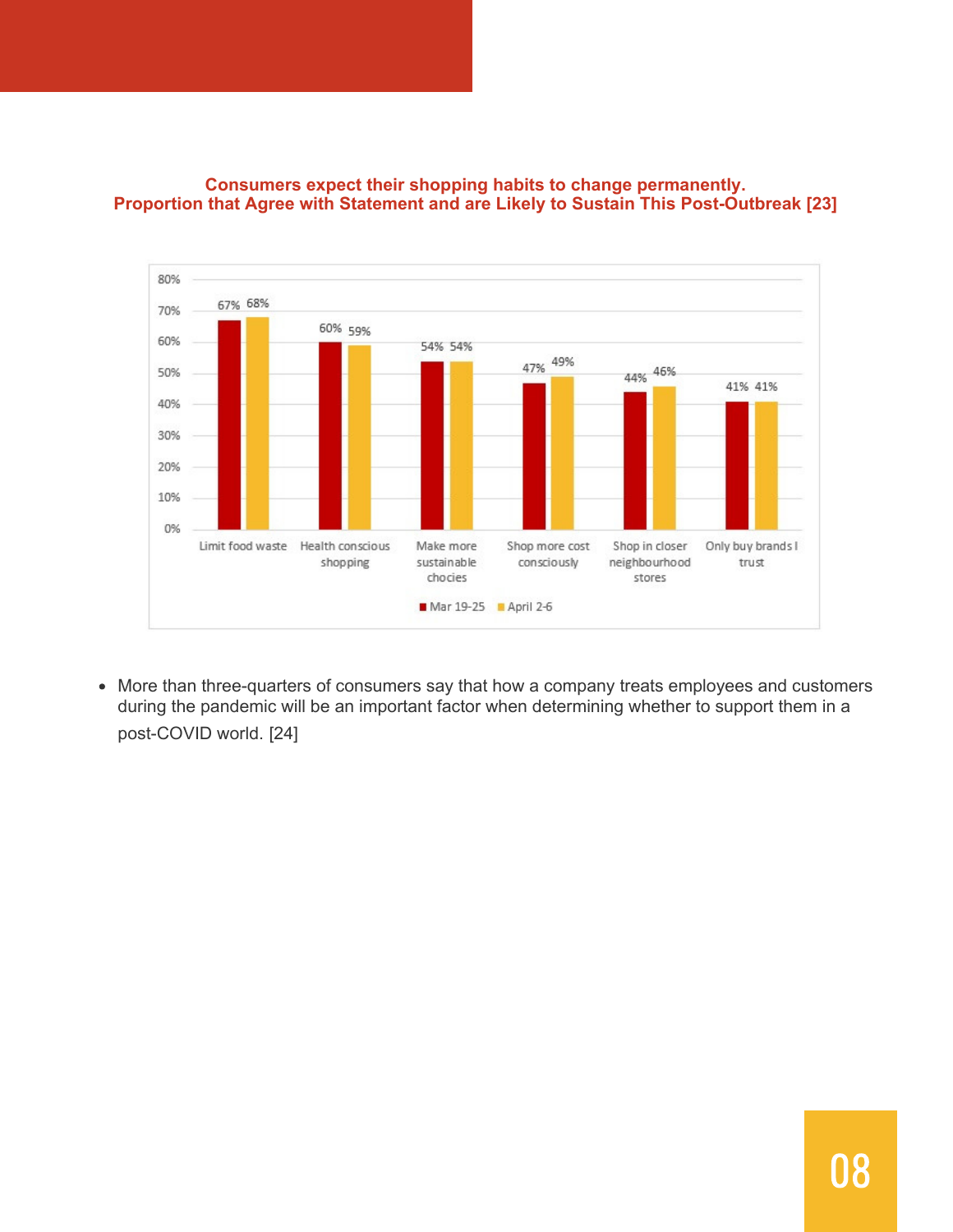## **NIELSEN SIX CONSUMER BEHAVIOR THRESHOLDS OF COVID-19 CONCERN [25]**

|                                      | #<br><b>PROACTIVE HEALTH-</b><br><b>MINDED BUYING</b>                                                                                                                                      | #2<br><b>REACTIVE HEALTH</b><br><b>MANAGEMENT</b>                                                                                                               | #3<br><b>PANTRY PREPARATION</b>                                                                                                                                                                             |  |  |  |
|--------------------------------------|--------------------------------------------------------------------------------------------------------------------------------------------------------------------------------------------|-----------------------------------------------------------------------------------------------------------------------------------------------------------------|-------------------------------------------------------------------------------------------------------------------------------------------------------------------------------------------------------------|--|--|--|
|                                      | <b>CONSUMER BEHAVIOR SHIFTS</b>                                                                                                                                                            |                                                                                                                                                                 |                                                                                                                                                                                                             |  |  |  |
|                                      | Interest rises in products that<br>support overall maintenance of<br>health and wellness.                                                                                                  | Prioritize products essential to<br>virus containment, health and<br>public safety. E.g. face masks                                                             | Pantry stockpiling of shelf-<br>stable foods and a broader<br>assortment of health-safety<br>products; spike in store visits;<br>growing basket sizes.                                                      |  |  |  |
|                                      | <b>COMMON COVID-19 EVENT MARKERS</b>                                                                                                                                                       |                                                                                                                                                                 |                                                                                                                                                                                                             |  |  |  |
|                                      | Minimal localized cases of<br>COVID-19 generally linked to an<br>arrival from another infected<br>country.                                                                                 | Government launches health and<br>safety campaign.<br>Local transmission and / or_first<br>COVID-19 related death(s).                                           | Small quarantines begin; borders<br>close more broadly.<br>Often represented by<br>accelerating cases of COVID-19,<br>but not necessarily by deaths.                                                        |  |  |  |
|                                      |                                                                                                                                                                                            |                                                                                                                                                                 |                                                                                                                                                                                                             |  |  |  |
|                                      | $$\#4$$ QUARANTINED LIVING<br><b>PREPARATION</b>                                                                                                                                           | #5<br>RESTRICTED LIVING                                                                                                                                         | #6<br>LIVING A NEW NORMAL                                                                                                                                                                                   |  |  |  |
|                                      | <b>CONSUMER BEHAVIOR SHIFTS</b>                                                                                                                                                            |                                                                                                                                                                 |                                                                                                                                                                                                             |  |  |  |
|                                      | Increased online shopping, a<br>decline in store visits, rising<br>out-of-stocks, strains on the<br>supply chain.                                                                          | Severely restricted shopping<br>trips, online fulfillment is<br>limited, price concerns rise<br>as limited stock availability<br>impacts pricing in some cases. | People return to daily routines<br>(work, school, etc.) but operate<br>with a renewed cautiousness<br>about health. Permanent<br>shifts in supply chain, the use<br>of e-commerce and hygiene<br>practices. |  |  |  |
| <b>COMMON COVID-19 EVENT MARKERS</b> |                                                                                                                                                                                            |                                                                                                                                                                 |                                                                                                                                                                                                             |  |  |  |
|                                      | Localized COVID-19 emergency<br>actions. Restrictions against<br>large gatherings; schools<br>and public places close<br>down. Percentage of people<br>diagnosed continues to<br>increase. | Mass cases of COVID-19.<br>Communities ordered<br>into lockdown. Restaurant<br>closures, restrictions on small<br>gatherings.                                   | COVID-19 quarantines lift<br>beyond region/country's most-<br>affected hotspots and life starts<br>to return to normal.                                                                                     |  |  |  |

NOTE: These represent TYPICAL markers of these stages but are not always consistent, especially with number of cases or deaths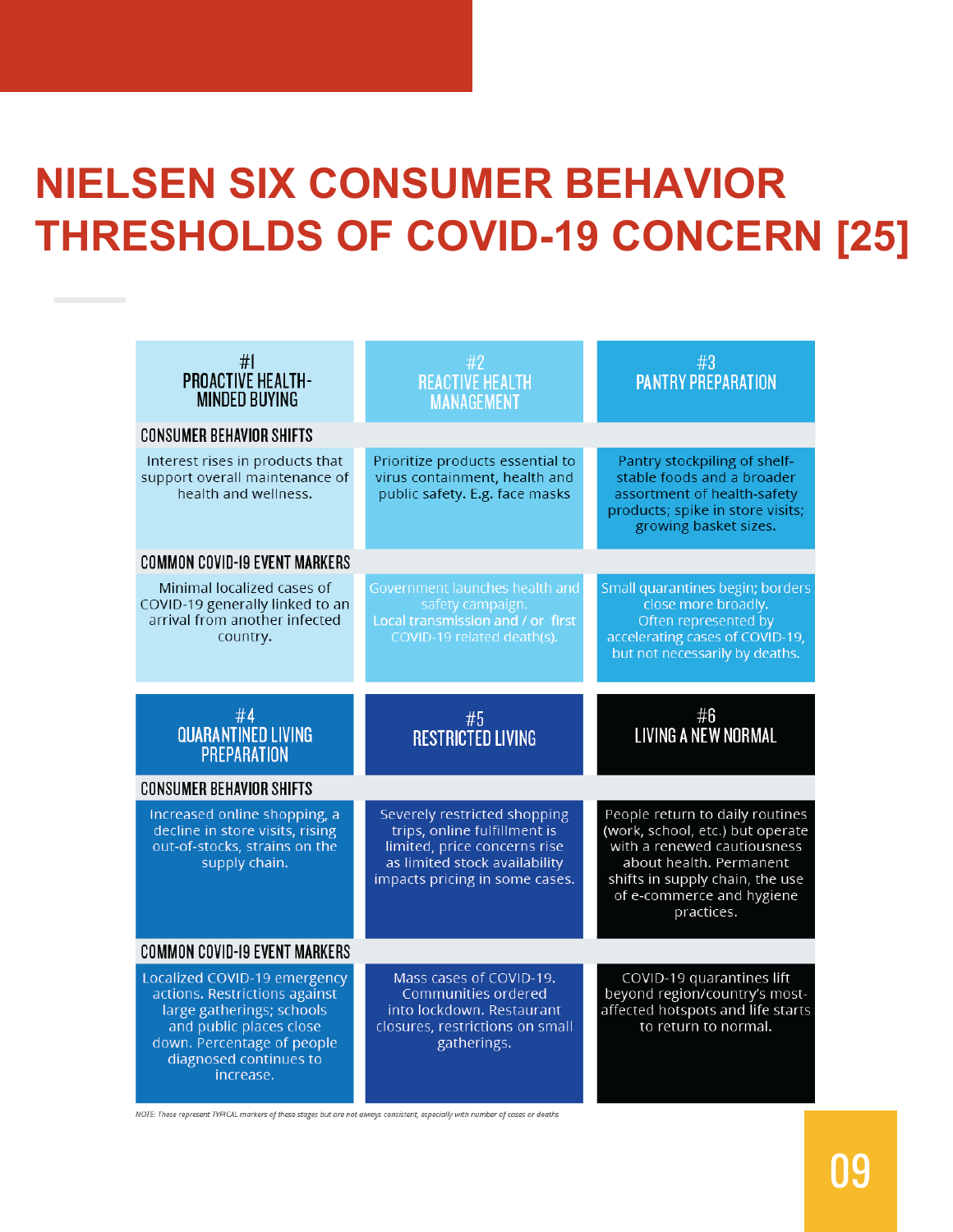## **TOP FMCG CATEGORIES DURING COVID-19 [26]**

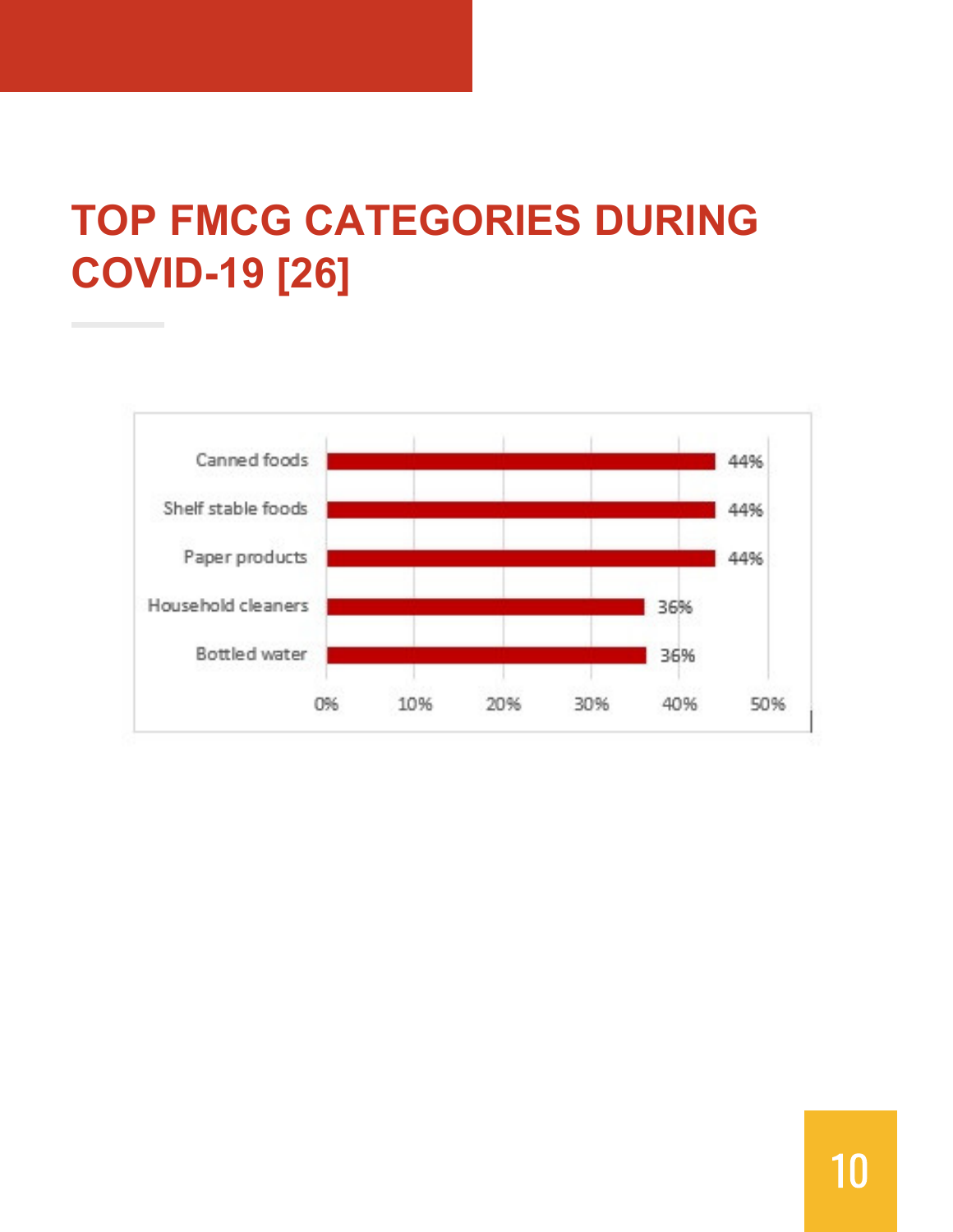### **STRATEGIC APPROACH TO LAUNCHING NEW BRANDS INTO THE CANADIAN GROCERY SECTOR**

- Prior to COVID-19, brands had less than 8 seconds to connect with the consumer. During COVID-19, that figure may be a little lower as consumers seek to Get in and Out as fast as possible.
- 20% of consumers browsing in Brick&Mortar stores during this pandemic. Just over 1/3rd of consumers browsing online.
- Key objectives from a consumer perspective:
	- To create brand awareness and stimulate trial purchase.
	- To educate the consumer about the brands UPD and the products versatility.

#### **Strategic Approach**

Utilize 3rd party influencers and experts andearly adopter consumers to educate consumers about the brands POD and the products versatility

Identify like-minded partners; events; activations that will connect the brand with Canadian consumers.

Establish an online community of loyal brand enthusiasts.